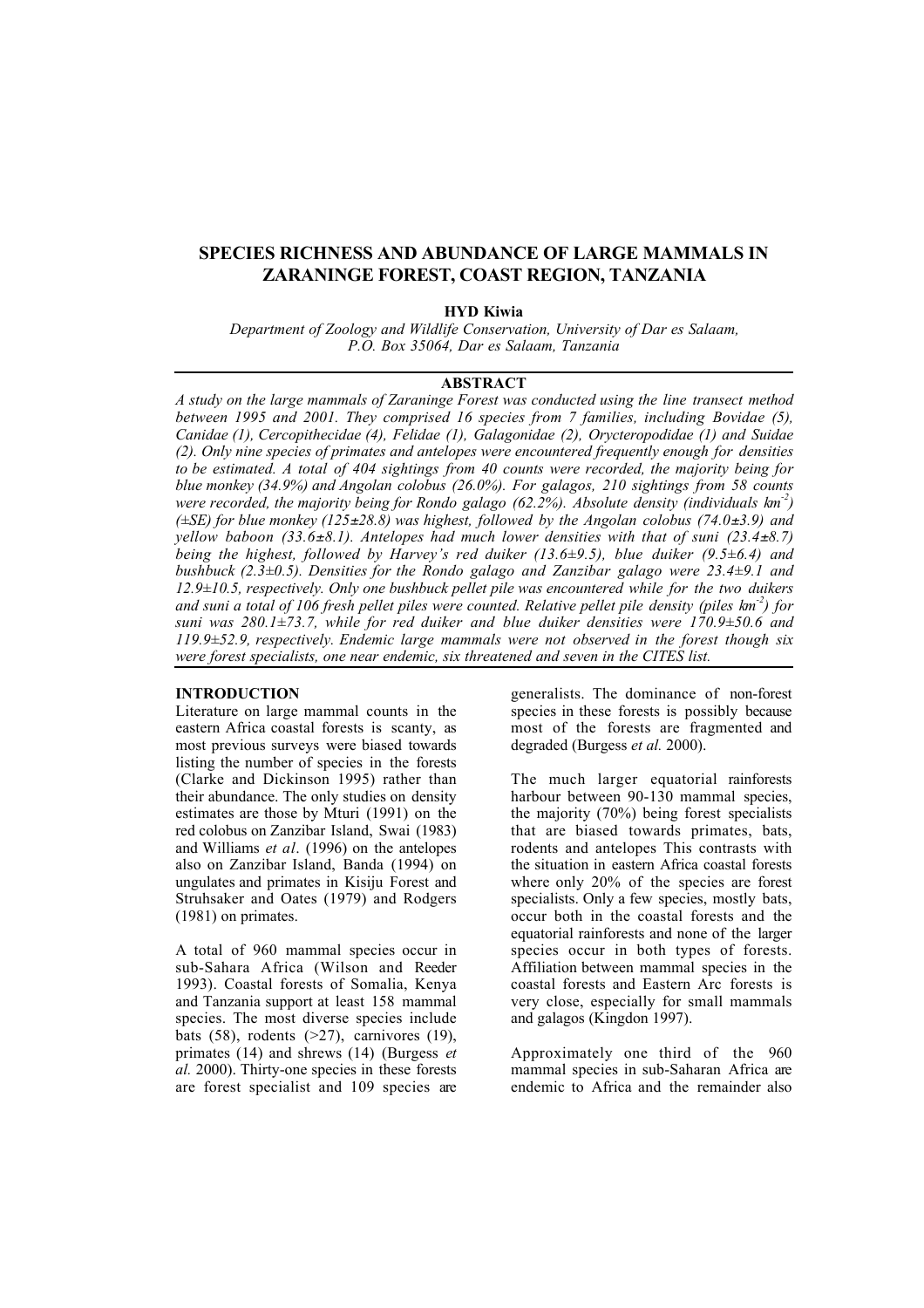occur in Europe and Asia (Kingdon 1990). Only one large mammal species, Ader's duiker (*Cephalophus adersi*) is endemic to the eastern Africa coastal forests (Wilson and Reeder 1993) occurring only on Zanzibar Island and Arabuko-Sokoke forests in Kenya.

Despite the lower number of coastal forest specialist mammal species, endemism per unit area is higher than in the equatorial rainforests. Suggestions are that coastal forests have remnants of species which have become extinct further to the west or that the endemic mammals in the coastal forests have evolved since their separation from the western forest block (Burgess *et al*. 2000).

## STUDY AREA AND METHODS Study area

Zaraninge is a dry evergreen coastal forest, situated between  $6^004$ :  $6^013$ 'S and  $38^035$ . 38<sup>0</sup>42'E, in Bagamoyo District, northeastern Tanzania (Fig. 1). The forest covers about  $20 \text{ km}^2$  on a plateau, which rises to an altitude of 300 m.a.s.l; surrounding it are several small patches of evergreen forests and thickets, before reaching mixed wooded grassland at the lowland of the plateau. Mean annual rainfall ranges between 900 and 1400 mm but its pattern is very variable (Clarke 2000). Short rains are received from October–February and long rains from April – August.

Kiwia (2005) described the vegetation of the forest; tree density was 328 trees ha<sup>-1</sup>, basal area 19.9 m<sup>2</sup> ha<sup>-1</sup> and crown cover 67.0%. The forest had three strata and average tree height of  $15.0 \pm 0.5$  m (range  $5.0 \pm 30.0$  m). The population structure showed a negative exponential curve, suggesting the forest was healthy and growing, with minimal anthropogenic disturbance. Fabaceae family and *Scorodophloeus fischeri* dominated the forest.

Sixteen large mammal species were sighted in the forest (Kiwia 2005), comprising six

primates, seven ungulates, leopard (*Panthera pardus*) and aardvark (*Orycteropus afer*). Hunting dog (*Lycaon pictus*) a non-forest species was encountered only once.

## **METHODS**

Dense vegetation cover imposes some difficulty in conducting density estimates for forest mammals. Therefore the line transect method (Whitesides *et al.* 1988) and faecal pellet pile counts (Koster and John 1988) were employed. Foot census was the only viable means of conducting the study due to the dense vegetation cover.

## Line transect method

Ten parallel transect lines (Fig. 1) with a width of 1 m were demarcated in the forest at 500 m interval (E-W compass bearing along Mbwebwe – Tumbilini road) in order to avoid double counting the animals. Each transect was run by a recorder and an observer. Forest guards had good knowledge of the forest mammals, but they were first trained before participating in the surveys.

Antelopes and primates in the study area are cryptic and shy due to human disturbance therefore, surveys were conducted quietly and at a slow speed of about 1 km  $h^{-1}$ (Whitesides *et al*. 1988), stopping after every 50 m for about a minute to listen for animal or branch movements and vocalizations. Upon detection of an animal, information recorded included: a) species name b) number of individuals in a group a group of primates was defined as all individuals within 50 m radius from the first individual sighted (Whitesides *et al*. 1988) and c) sighting (observer to animal) distance (m). All distances were estimated by eye and for primate groups; distance recorded was to the first animal seen (Butynski 1990). Forty counts were conducted on each transect amounting to a total transect length of 118.7 km.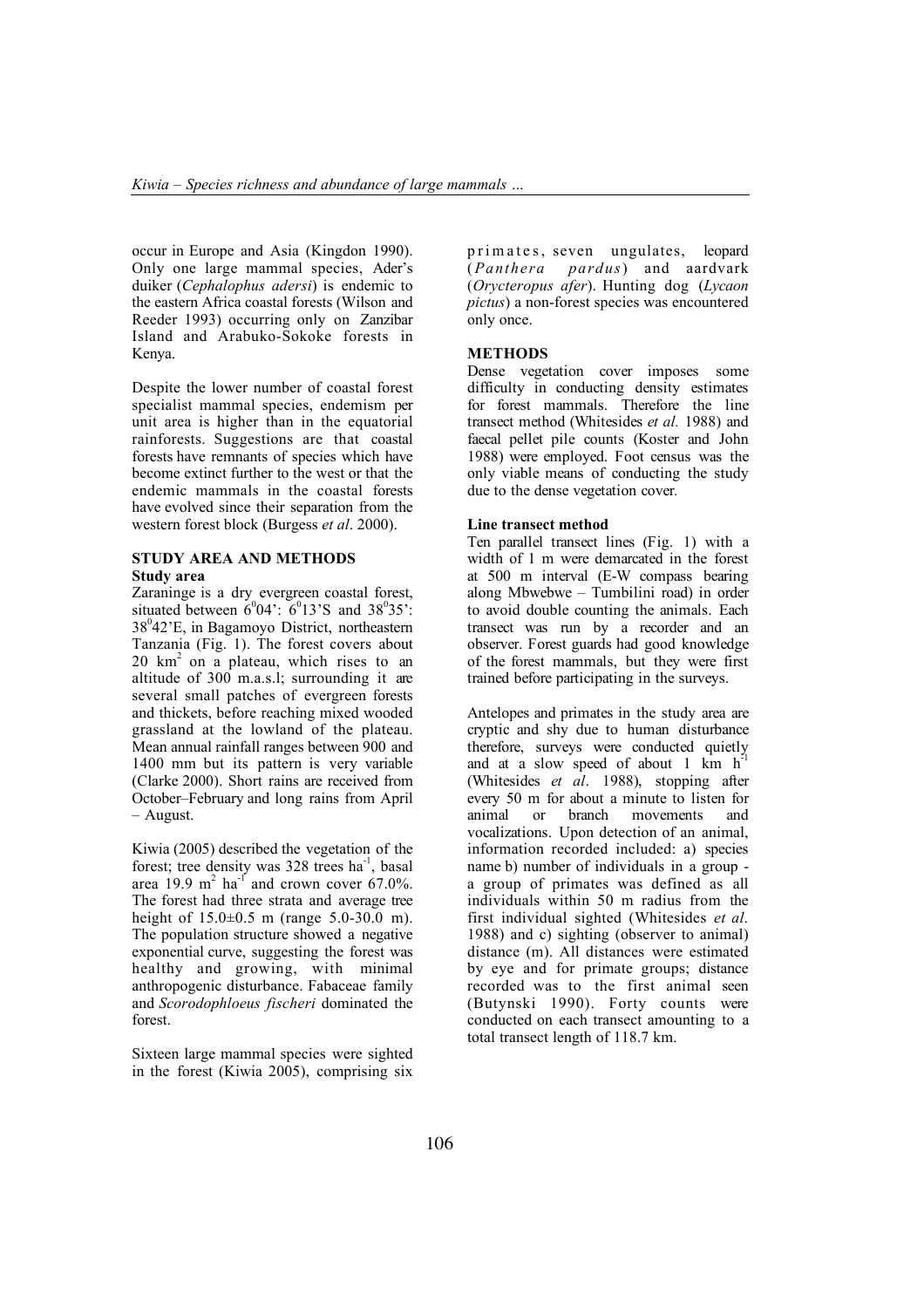

Figure 1: Map of Zaraninge Forest in northeastern Tanzania showing the dermacated transects lines used for thies study.

Galago spp. were mostly detected by vocalizations that are species-specific. Individuals close to transect lines could be seen using spotlights. Upon seeing an

animal or hearing a call, information recorded included: a) species name b) number of individuals vocalizing at the spot and c) sighting distance (m). Counts were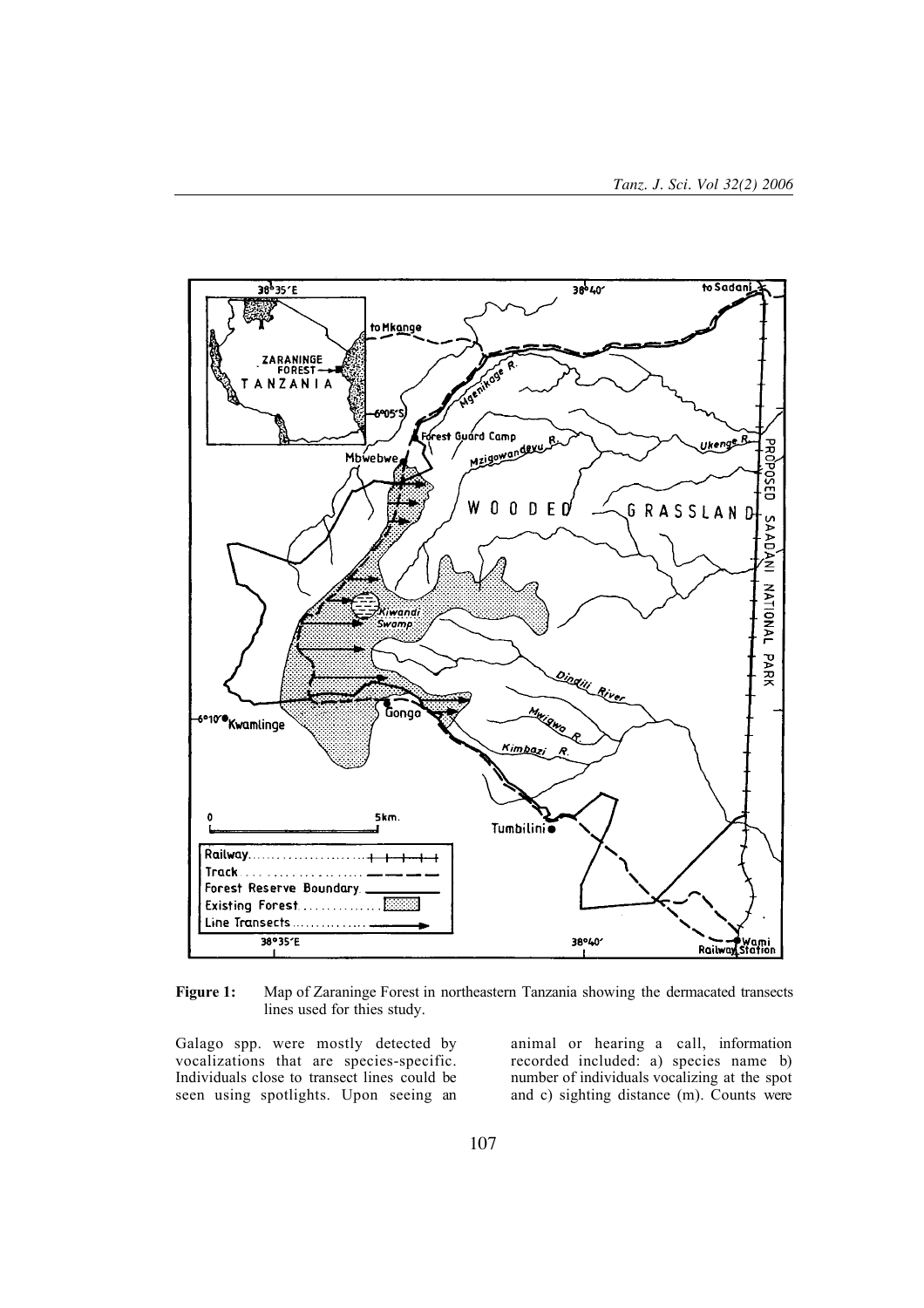conducted in the demarcated transects and along Mbwebwe – Gongo – Tumbilini main road. A total of 58 counts were conducted on a total transect length of 223.8 km.

Large mammals that could be counted directly included all primates and antelopes. Casually encountered species were only recorded. Forest antelopes (Bowland and Perrin 1995) and diurnal primates (Struhsaker 1975) have peak activity shortly after dawn and just before dusk. Thus, counts were conducted between 06.30 and 08.00 hrs and between 17.00 and 19.00 hrs so that they could be spotted easily (Struhsaker 1975). Both galago spp. were most active soon after sunset and just before dawn (Pers. Obs.); therefore they were counted between 19.30 and 21.00 hrs and 4.30 and 5.30 hrs.

#### Faecal pellet pile counts

Counts of faecal pellet piles (Koster and John 1988) were used to estimate relative densities of the small antelopes in the forest. Counts were conducted during the dry season of September so that fresh and old pellets could be distinguished. Forest duikers and suni usually deposit faecal pellets in discrete piles in their territories (Kingdon 1997). A few pellets from rectums of wild caught antelopes showed pellet size (length and width) and shape to be species specific; therefore it was possible to distinguish them in the field. Seven transects with a total length of 8.8 km were twice searched for pellet piles using an effective strip width of 20 m and surveys were conducted at a very slow speed by five observers to ensure that all piles were seen and counted.

## Data analysis

Species richness was compiled from direct encounters, footprints, animal signs and information gathered from the local residents. Density (D=number of individuals  $km^{-1}$ ) was calculated using the formula; D =  $n_i$  / 2*Lw*, where  $n_i$  = total number of individuals of species  $i, L =$  total length of transects and  $2w =$  effective strip width; where *w* (reliable sighting distance) was determined by plotting the frequency distributions of sighting distances as described by Whitesides *et al*. (1988). Defler and Pintor (1985) also recommended the use of reliable sighting distances, especially for cryptic animals in habitats with poor visibility.

The relative density (D) for pellet piles was calculated using the formula;  $D = n_i / Lw$ , where  $n_i$  = number of pellet piles counted for species  $i, L =$  total length of transects and  $w =$  fixed strip width (20 m).

## RESULTS AND DISCUSSION Species richness

Table 1 shows a checklist of large mammals sighted in the forest. Sixteen species, in 13 genera and 7 families were recorded. Family Bovidae was the largest with five species followed by Cercopithecidae (4), Galagonidae  $(2)$ , Suidae  $(2)$ , and the remainder had one species each. Vervet monkeys (*Chlorocebus aethiops*) only utilized the forest edges.

Medellin (1994) recorded about 112-116 mammal species in undisturbed tropical rainforests. From nine Neotropical rainforests Medellin (1994) recorded a range of 70-116 species per forest and Tutin *et al*. (1997) observed 45 species of large to medium-sized mammals  $(>2 \text{ kg})$  from Lope rainforest in Gabon.

The four primate species in the Zaraninge Forest, account for 57.1% of the seven species found in the eastern Africa coastal forests (Burgess *et al*. 2000). The four species were also recorded in Kisiju Forest (Banda 1994). Jozani Forest on Zanzibar Island had only two (Mturi 1991) and Tana River delta five species (Muoria *et al*. 2003).

Mammal species richness primarily correlates with the amount of annual rainfall (Medellin 1994) and within a geographical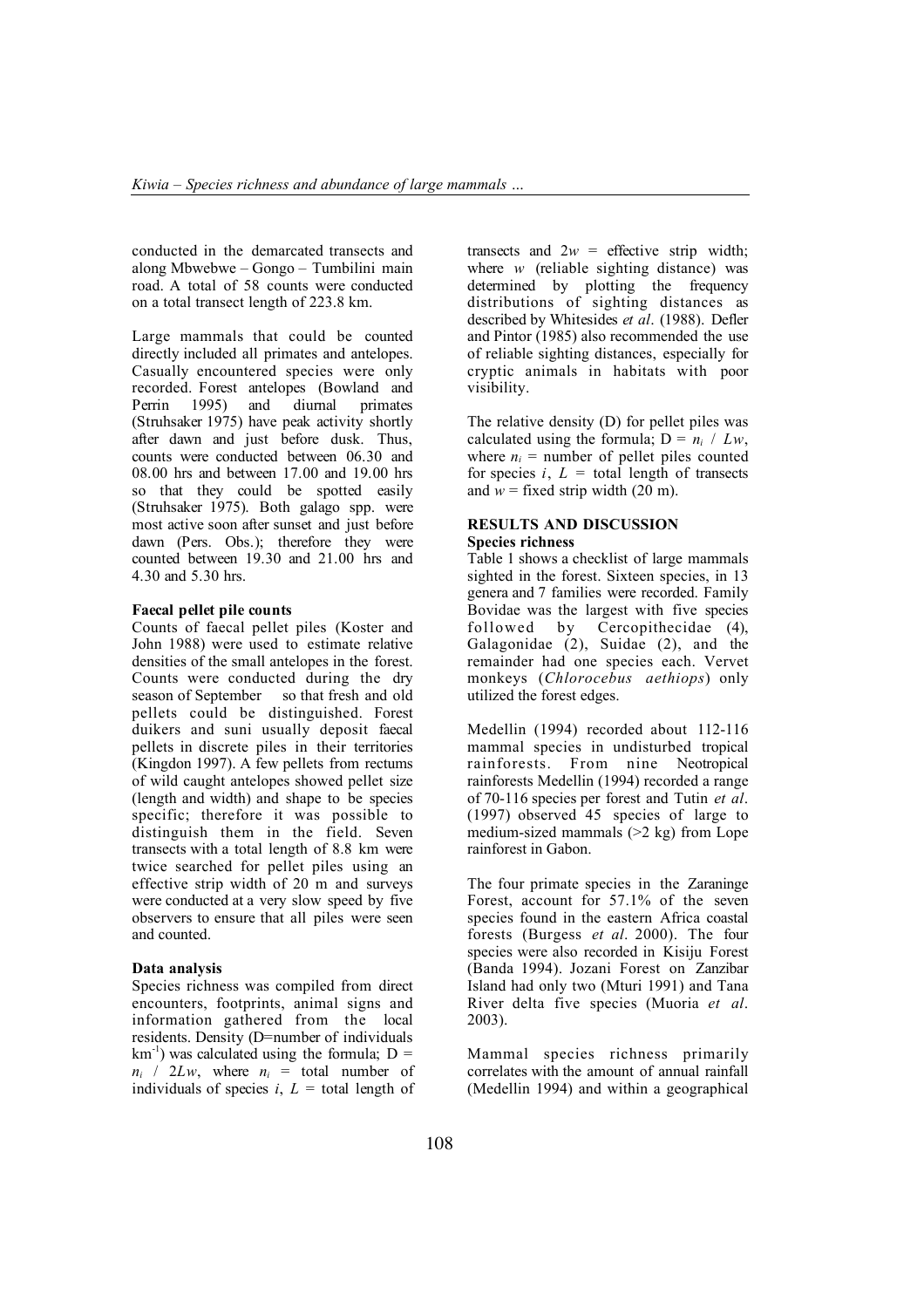region, Reed and Fleagle (1995) also noted a high correlation between primate species richness and mean annual rainfall for South America and Madagascar. Kibale and Semliki rainforests in Uganda that receive high rainfall are amongst the richest in primate species in Africa, with eight species each. Tutin *et al*. (1997) also recorded eight primates from Central Africa.

| <b>FAMILY</b>          | <b>Species</b>                 |         | Common name         |
|------------------------|--------------------------------|---------|---------------------|
| <b>BOVIDAE</b>         | Cephalophus monticola          | $\star$ | Blue duiker         |
|                        | Cephalophus harveyi            | *       | Harvey's red duiker |
|                        | Neotragus moschatus            | $\ast$  | Suni                |
|                        | Syncerus caffer                | $***$   | African buffalo     |
|                        | Tragelaphus scriptus           | $\ast$  | <b>Bushbuck</b>     |
| <b>CANIDAE</b>         | Lycaon pictus                  | $**$    | Hunting dog         |
| <b>CERCOPITHECIDAE</b> | Cercopithecus mitis            | $\ast$  | Blue monkey         |
|                        | Chlorocebus aethiops $\dagger$ | $***$   | Vervet monkey       |
|                        | Colobus angolensis             | $\ast$  | Angolan colobus     |
|                        | Papio hamadryas                | $\star$ | Yellow baboon       |
| <b>FELIDAE</b>         | Panthera pardus                | $***$   | Leopard             |
| <b>GALAGONIDAE</b>     | Galagoides rondoensis          | $\ast$  | Rondo galago        |
|                        | Galagoides zanzibaricus        | $\ast$  | Zanzibar galago     |
| <b>ORYCTEROPODIDAE</b> | Orycteropus afer               | $**$    | Aardvark            |
| SUIDAE                 | Phacochoerus africanus         | $**$    | Warthog             |
|                        | Potamochoerus porcus           | $**$    | Bush pig            |
| $Families = 7$         | Genera=13; Species=16          |         |                     |

Table 1: A checklist of large mammals in Zaraninge Forest, Coast Region, Tanzania.

**Key:**  $* =$  animals counted using the line transect method;  $** =$  animals casually encountered;  $\dot{\tau}$  = animal utilizing forest edges only.

On the other hand, in Africa, Struhsaker (1981) found the number of primate species in any tropical forest to be dependent on its proximity to the refuge (equatorial evergreen rainforests). Likewise, Rodgers *et al*. (1982) detected a linear gradient of species impoverishment in both Kenya and Tanzania forests relative to the distance from the refuge (both also relate to the amount of rainfall). That being analogous to the observation that the number of bird species on an island decreases with increasing distance from the continent or another large island which is the source of colonizing birds (Diamond 1975).

The four antelope species in the Zaraninge Forest, account for 36.4% of the eleven species found in the eastern Africa coastal forests (Burgess *et al*. 2000). On Zanzibar Island three species were recorded (Swai

1983, Williams *et al*. 1996) and two in Kisiju Coastal Forest (Banda 1994). This implies that Zaraninge is amongst the richest coastal forests in antelope species. In contrast, tropical rainforests are richer in antelope species than tropical dry forests. Udzungwa Mountain rainforest, which is the richest site in Tanzania for this group, harbours five species (Rodgers and Homewood 1982), Makokou evergreen rainforest in Gabon, eight species (Dubost 1979) and Lope rainforest also in Gabon, nine species (Tutin *et al*. 1997).

On major continental areas and islands, Reed and Fleagle (1995) also noted a positive correlation between the number of primate species and area of tropical forest, which conforms to the predictions of the MacArthur-Wilson Model (MacArthur and Wilson 1967). Similar relationships have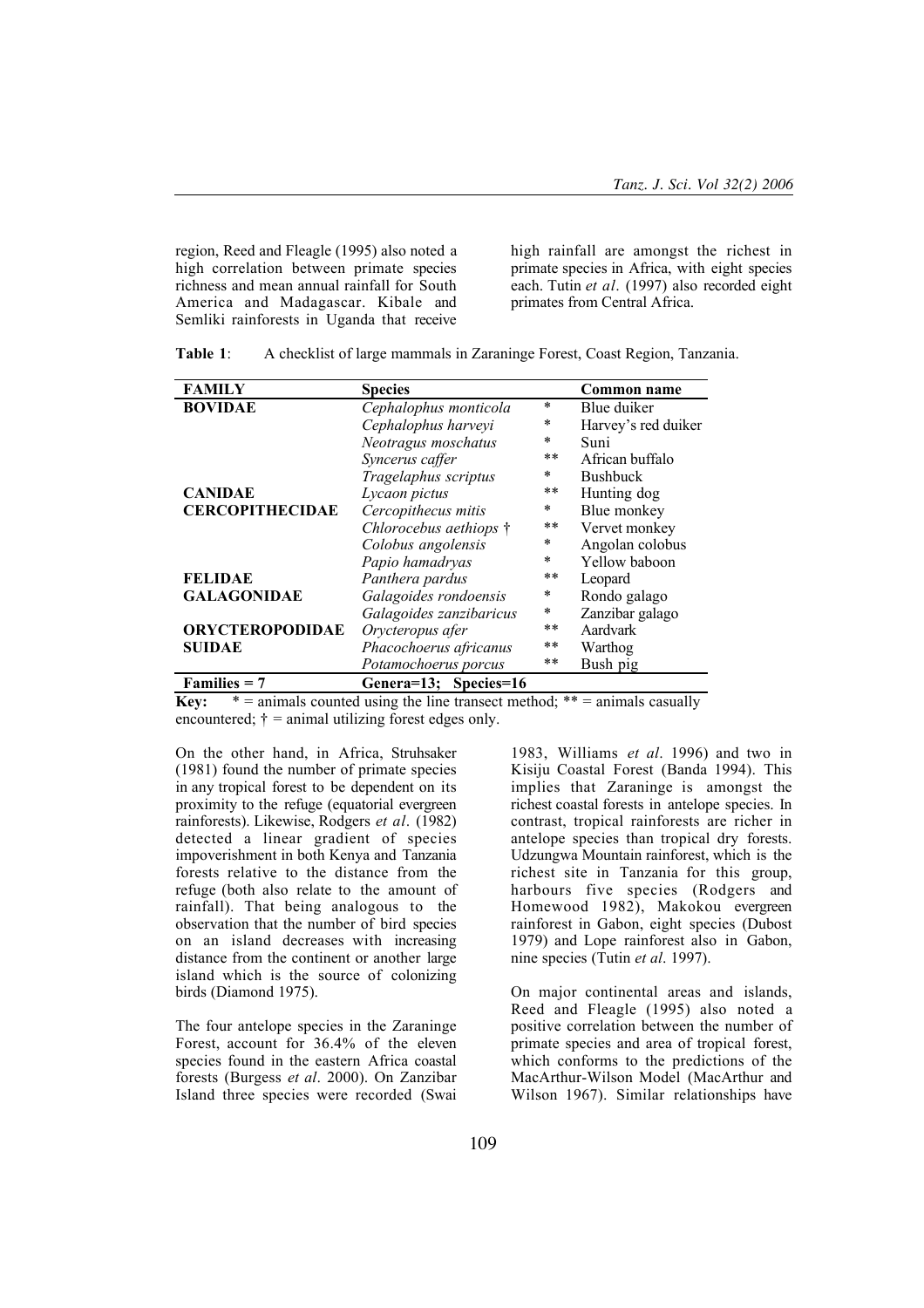been reported for rainforest bats (Findley 1993) and mammals (Chiarello 2000). Therefore, the impoverishment in mammal species in the Zaraninge Forest can possibly be accounted for by its small size, low and unpredictable rainfall pattern and its long distance from the refuge (the equatorial evergreen rainforests).

## Density estimates

A total of 404 sightings for primates and antelopes were recorded in the forest. Blue monkey had the highest frequency of sightings (34.9%) followed by Angolan colobus (26.0%). The least sighted species was the bushbuck (2.0%). From the 58

counts conducted on galagos, 210 sightings were recorded, the majority being for Rondo galago  $(62.2\%)$ . Table 2 shows the mean absolute density estimates (individuals  $km<sup>-2</sup>$ ) (±SE) for mammals in the forest. The Angolan colobus had a density of 74.0±3.9, compared to 125.6±28.8 and 33.6±8.1 for blue monkey and yellow baboon, respectively. Mean densities for the Rondo galago and Zanzibar galago were 23.4±9.1 and 12.9±10.5, respectively. The four antelopes had much lower densities. Suni had a density of 23.4±8.7, whereas red duiker, blue duiker and bushbuck had densities of 13.6±9.5, 9.5±6.4 and 2.3±0.5, respectively.

Table 2: Absolute density estimates for large mammals recorded in Zaraninge Forest, Coast Region, Tanzania.

| <b>Species</b>      | <b>Sighting</b><br>frequency | <b>Number</b><br>of<br>individuals | Reliable<br>sighting<br>distance (m) | <b>Mean density</b><br>$(km^2) \pm SE$ |
|---------------------|------------------------------|------------------------------------|--------------------------------------|----------------------------------------|
| Angolan colobus     | 105                          | 644                                | 50                                   | $74.0 \pm 3.9$                         |
| Blue monkey         | 141                          | 1086                               | 50                                   | $125.6 \pm 28.8$                       |
| Yellow baboon       | 16                           | 176                                | 30                                   | $33.6 \pm 8.1$                         |
| Harvey's red duiker | 42                           | 48                                 | 20                                   | $13.6 \pm 9.5$                         |
| Blue duiker         | 18                           | 25                                 | 15                                   | $9.5 \pm 6.4$                          |
| Suni                | 74                           | 82                                 | 20                                   | $23.4 \pm 8.7$                         |
| Bush buck           | 8                            | 8                                  | 20                                   | $2.3 \pm 0.7$                          |
| Zanzibar galago     | 73                           | 88                                 | 60                                   | $12.9 \pm 10.5$                        |
| Rondo galago        | 137                          | 163                                | 50                                   | $23.4 \pm 9.1$                         |

#### *Angolan colobus*

The colobus density of  $74.0 \pm 3.9$  animals  $km^{-2}$  is lower than  $144 \pm SD = 14$  reported from Kisiju Coastal Forest by Banda (1994) but higher than the density reported by Decker (1994) in Magombero Forest (9.0 animals  $km<sup>-2</sup>$  and by Rodgers and Homewood (1982) in Mwanihana Forest  $(10-11.0 \text{ animals km}^2)$ . Reasons for the low densities recorded in Magombera and Mwanihana Forests could be threefold: Firstly, counting methods were different, secondly, poaching in Mwanihana Forest and thirdly, degradation of Magombera Forest during the construction of the TAZARA railway line and encroachment for

agriculture. Poaching in the Zaraninge Forest was not observed whereas in Mwanihana and most other tropical forests, primates are killed for their skin or meat (Rodgers and Homewood 1982, Decker 1994).

Within the African Colobinae, only the red colobus seems to achieve higher densities (Altmann 1979). Densities for *C. badius kirkii* on Zanzibar Island were exceptionally high, especially in a farmland (rich in food resource) adjacent to Jozani Forest where a density of  $550$  animals  $km<sup>2</sup>$  was recorded and from Jozani Forest itself a density of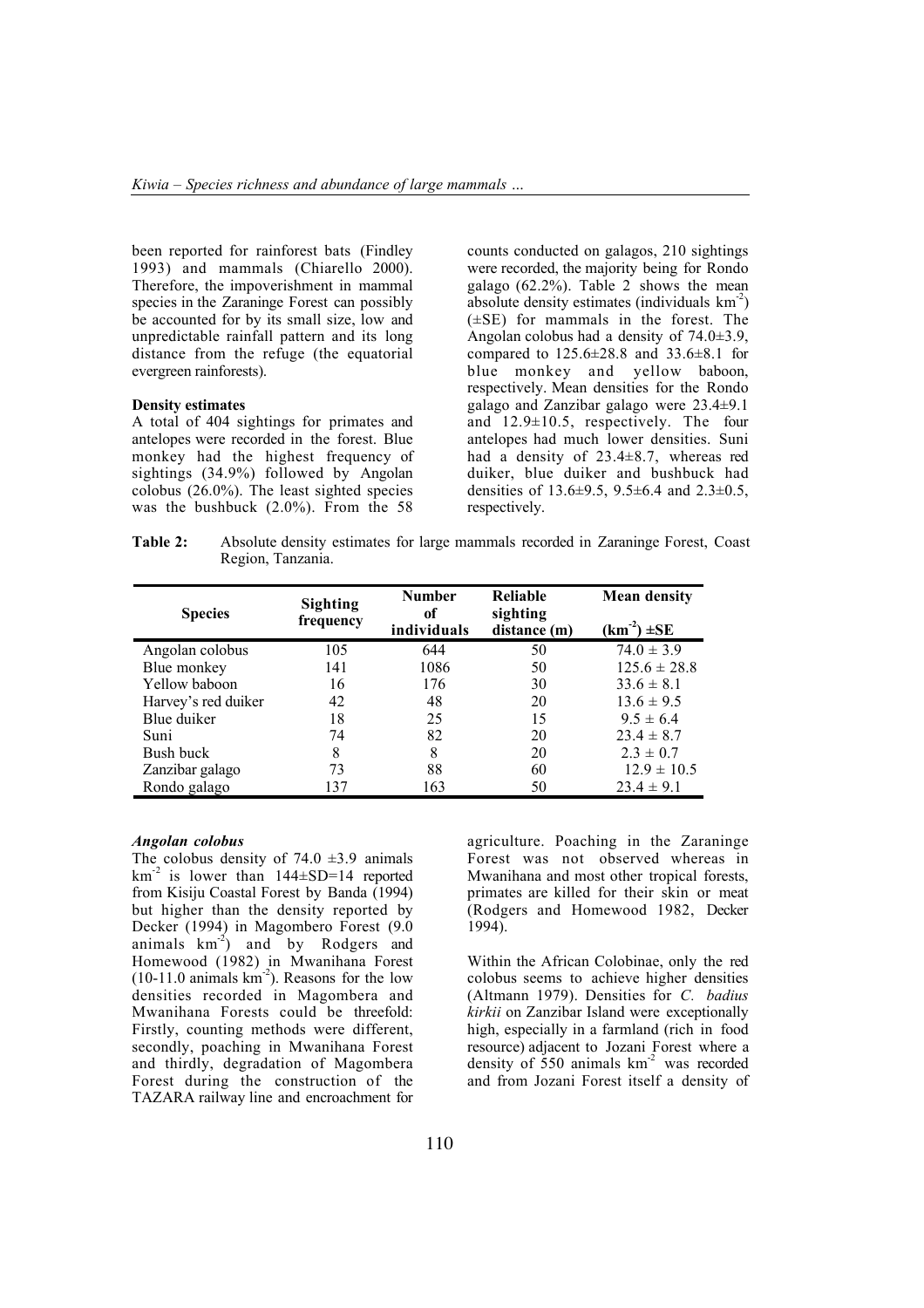235.0 animals km<sup>-2</sup> (Kirstin and Struhsaker 1999).

## *Blue monkey*

The density for blue monkey  $(125.6\pm40.7)$ animals  $km<sup>2</sup>$ ) in Zaraninge, was a bit higher than that of  $91.0$ , SD=10.3 animals  $km<sup>2</sup>$ reported in Kisiju Forest (Banda 1994) but quite higher than a density of 73.0 animals  $km<sup>-2</sup>$  in the dry tropical forest in Amboseli National Park (Altmann *et al*. 1985). Higher densities have been recorded in tropical rainforests, possibly due to the availability of food throughout the year. Aldrich-Blake (1979) recorded a density of 182.7 animals km-2 in Budongo Rainforest, Uganda, and Cords (1987) recorded 169.0 animals  $km<sup>-2</sup>$  in Kakamega Rainforest.

## *Yellow baboon*

The mean baboon density of  $33.6 \pm 11.5$ animals  $km<sup>2</sup>$  obtained in this study compares well with the densities of 26.0 animals  $km^2$  reported by Devore (1979), 10.2-23.9 animals km-2 in Eritrea (Zinner *et al*. 2001) and 26.0 animals  $km<sup>2</sup>$  in Ethiopia Bole Valley (Dunbar and Dunbar 1974).

## *Blue duiker*

The blue duiker density in the Zaraninge Forest of  $5.4 \pm 3.7$  animals  $km^2$ , is consistent with densities of 3.1 animals km-<sup>2</sup> reported by Swai (1983) in Jozani Forest, and  $8.3\pm8.3$  and  $15\pm11.2$  animals  $km<sup>-2</sup>$ reported by Williams *et al*. (1996) in the same forest and  $6.1$  animals  $km<sup>-2</sup>$  from Lope Forest fragments in Gabon by Tutin *et al*. (1997).

In the Zaraninge forest, duikers were often found in or near tangled undergrowth vegetation that dominated tree fall gaps. Williams *et al.* (1996) also obtained highest densities from the high thickets  $(41.7\pm11.2)$ and secondary thickets  $(34.1 \pm 10.3)$  on Zanzibar Island, suggesting thickets to be most preferred habitat by the species. In Kibale rainforest duikers also seemed to prefer selectively felled forest (Nummelin

1990) and in Lope Reserve, forest fragment edges (Tutin *et al*. 1997).

## *Harvey's red duiker*

Literature on the density of Harvey's red duiker is lacking but if comparison with the density of Ader's duiker is considered, then the result obtained in this study of  $13.6\pm9.5$ animals  $km<sup>2</sup>$  compares well with that reported by Williams *et al*. (1996) of 9.4 $\pm$ 3.87 animals km<sup>-2</sup> on Zanzibar Island thickets.

## B*ushbuck*

Records on bushbuck density estimates vary considerably, possibly because the species occur in a variety of habitats (Kingdon 1997) and also due to the different sampling methods. The density in this study of  $2.3\pm0.5$  animals km<sup>-2</sup> supports earlier observation by Titun *et al*. (1997), in Lope Rainforest, Gabon, where bushbuck occurred at a low density of 1.4 animals  $km<sup>2</sup>$ . In contrast, Banda (1994) and Waser (1975) using the same census method, respectively, recorded densities of 13.0 SD=1.59 in Kisiju Forest and  $9.0$  animals  $km<sup>-2</sup>$  at Mweya Peninsular, Uganda. However, counting known individuals in the same study area, Waser (1975) recorded a density of 26.0 animals  $km<sup>2</sup>$  and Allsopp (1978) a density of 30.1 animals km<sup>-2</sup> in Nairobi National Park.

Bushbuck is predominantly a browser, but it also grazes on young green grass (Dankwa-Wideru and Euler 2002). Therefore, the only suitable area for the animal in the Zaraninge Forest was Kiwandi swamp, which is not only small  $(2.5 \text{ km}^2)$  but also dries up during the dry season; thus it cannot support a large bushbuck population. Preferred habitat for the species in Gabon was savannas surrounding forest patches (Tutin *et al*. 1997), bushland at Mweya peninsular (Waser 1975) and open wooded grassland in Nairobi National Park (Allsopp 1978). This suggests that continuous forest like Zaraninge cannot harbour large populations of the species due to food scarcity.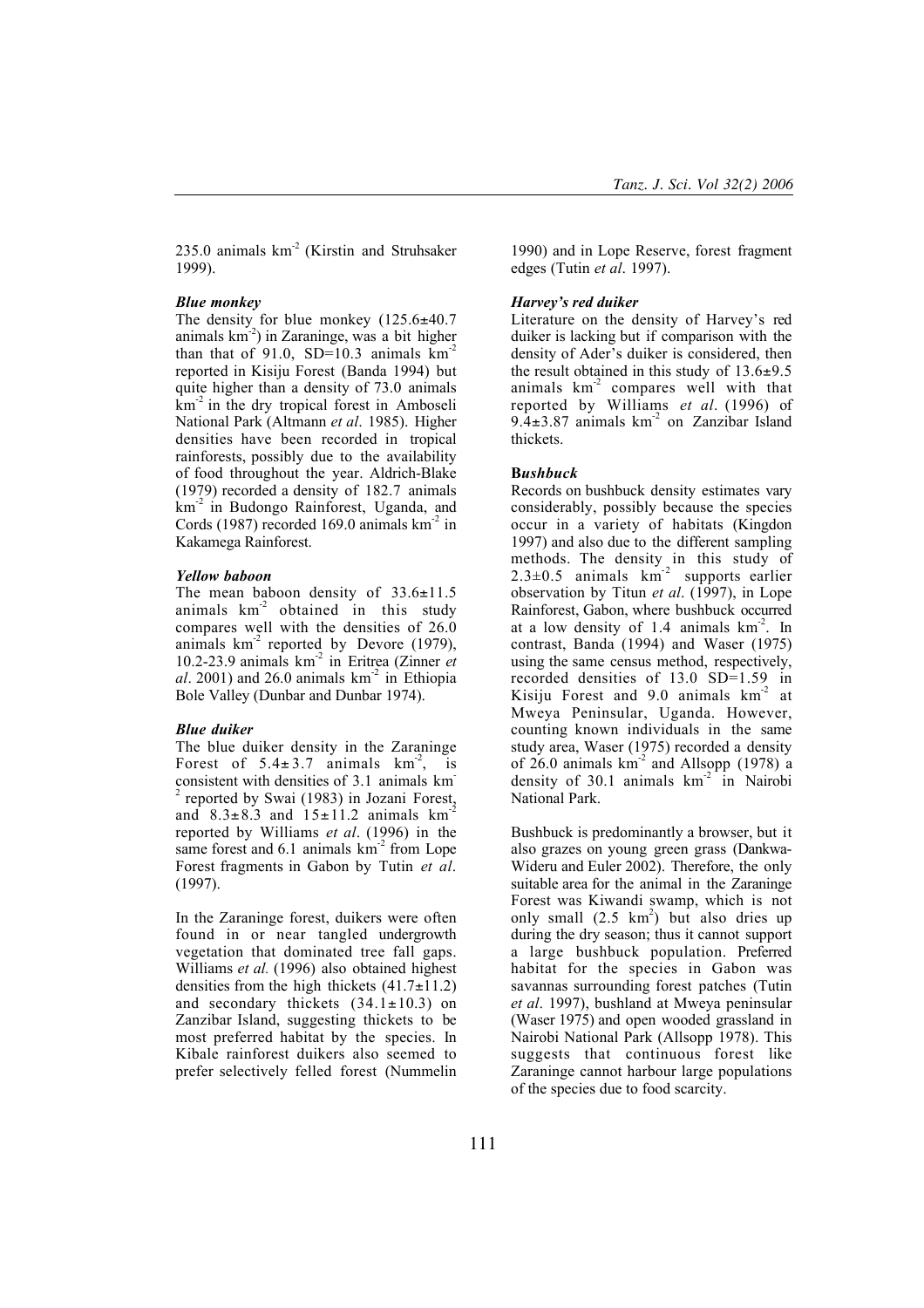#### *Zanzibar and Rondo galagos*

Records on densities of these two species are lacking in the literature. In the present study, densities of 12.9±10.5 and 23.4±9.1 were respectively obtained for Zanzibar and Rondo galagos.

## *Faecal pellet pile density*

Only a single bushbuck pellet pile was recorded. A total of 106 fresh faecal pellet piles for the remaining three antelopes were counted. Pellet pile density (piles  $km<sup>2</sup>$ )  $(\pm SE)$  for suni was 280.1 $\pm$ 73.7, followed by

Harvey's red duiker (170.9±50.6) and blue duiker (119.9±52.9). The trend for the relative density estimates for these antelopes compare well with the absolute densities obtained from the line transect method. Both methods show suni density to be highest, followed by that of Harvey's red duiker and the lowest being that of the blue duiker.

# Mammal species of conservation importance

Table 3 shows the forest specialist, endemic, threatened and species in CITES list.

Table 3: Large mammal species that are forest specialist, endemic, threatened and in CITES list in Zaraninge Forest, Coast Region, Tanzania.

| <b>Species</b>      | <b>FS</b> | En   | Th        | <b>CITES</b> |   |
|---------------------|-----------|------|-----------|--------------|---|
|                     |           |      |           |              |   |
| Blue duiker         | $^{+}$    |      |           | $\mathbf I$  |   |
| Harvey's red duiker | $^{+}$    |      | LR/cd     |              |   |
| Suni                |           |      | LR/cd     |              |   |
| African buffalo     |           |      | LR/cd     |              |   |
| Blue monkey         | $+$       |      |           | Π            |   |
| Angolan colobus     | $^{+}$    |      | DD        | $\Pi$        |   |
| Yellow baboon       |           |      |           | $\Pi$        |   |
| Rondo galago        | $^{+}$    |      | EN        | П            |   |
| Zanzibar galago     | $^{+}$    | $**$ | LR/<br>nt | $\mathbf{I}$ |   |
| Leopard             |           |      |           | I            |   |
|                     |           |      |           |              |   |
|                     |           | 6    | 1         | 6            | 7 |

## Key:

FS=Forest Specialist; Th=Threatened; En=Endemic; EN=Endangered; LR= Lower risk; DD=Data deficient; cd=conservation dependent; nt=near threatened; \*\* Near-endemic- in coastal and Eastern Arc forests; I, II, are CITES appendices. Source: Hilton-Taylor (2000); CITES (2001); Burgess *et al*. (2000).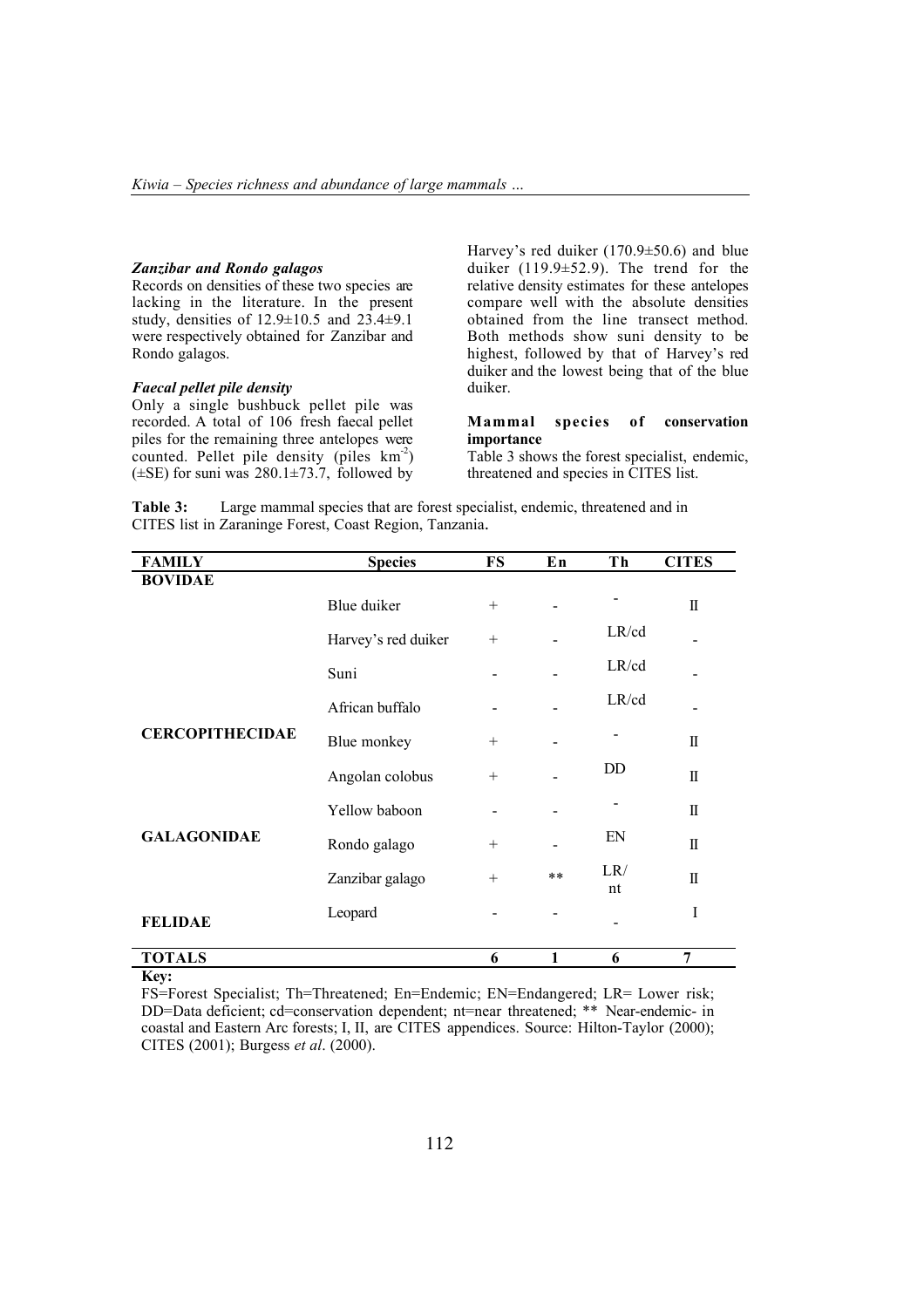## *Forest specialist species*

There are six forest specialist species in the Zaraninge Forest; namely, Angolan colobus, blue monkey, Zanzibar and Rondo galagos, Harvey's red duiker and blue duiker.

## *Endemic species*

There was no mammal species specifically endemic to the Zaraninge Forest, and there is no mammal species endemic to a single forest locality in East Africa (Rodgers and Homewood 1982). The Zanzibar galago is near endemic as it occurs in coastal and Eastern Arc Forests (Burgess *et al*. 2000).

## *Threatened species*

Six species are in the IUCN Red List of threatened species (Hilton-Taylor 2000), comprising the Angolan colobus that is listed under DD, Rondo galago (EN), Zanzibar galago (LR/nt). Harvey's red duiker, suni and African buffalo are all listed under Low risk (LR/cd).

## *CITES species*

Seven species are in the Checklist of CITES species (CITES 2001), including the leopard in Appendix I and blue duiker, blue monkey, Angolan colobus, yellow baboon, Rondo galago and Zanzibar galago in Appendix II.

In the eastern Africa coastal forests, there are about 31 mammal species that are forest specialists, four being endemic (bats excluded) and nine being threatened (Burgess *et al*. 2000). Conservation of these mammals, especially the forest specialist species, deals essentially with the conservation of their habitat, the forest ecosystems (Struhsaker 1981).

Species most susceptible to effects of fragmentation include habitat specialist mammals (Laurance 1990) that are incapable of inter-patch migration (Noss 1987) and species with large home ranges (Terborgh 1974). Most primates and some antelopes are adapted to life in undisturbed forest, being incapable of surviving in non-forest

habitats. These species are all threatened to some extent by the rapid rate of forest destruction, in addition of being isolated from one another by agricultural land (Struhsaker 1981, Chiarello and de Melo 2001). The impact of the loss of habitat and fragmentation coupled with edge effects (Young and Mitchell 1993) in the patches of vegetation that remain are considered by many scientists as major factors contributing to the loss of biodiversity worldwide (Laurance 1999).

Coastal forests in Tanzania were more extensive in the past, but due to uncontrolled anthropogenic activities only small patches ranging in size from 1 to 50 ha remain (Burgess *et al*. 2000) that serve as refuge for the forest specialist, endemic and threatened species. Some of these forests, being too small, over-exploited and isolated are extremely vulnerable and are unlikely to be able to conserve viable populations of primates and the other large mammals (Struhsaker 1981). According to Burgess *et al*. (2000), it is possible some species have locally disappeared from these coastal forests patches due to their small size.

However, Struhsaker (1981) and Sayer and Whitmore (1991), observed the relationship between forest loss and species loss not to be linearly related, although species persisting as isolated populations in relatively small-protected areas are already predisposed to eventual extinction. Newmark (1996) also found the rate of extinction of mammals in six parks over the past 35-83 years to be significantly and negatively related to park area, suggesting that insularization of parks has been a major factor in the large mammal extinction, and the loss will probably continue, particularly in the smaller parks.

For the very small patches  $(2-5 \text{ km}^2)$ , probably all or most of the forest specialist species that require large home ranges have already become locally extinct, due to the small size of the patches (Yahner 1988). It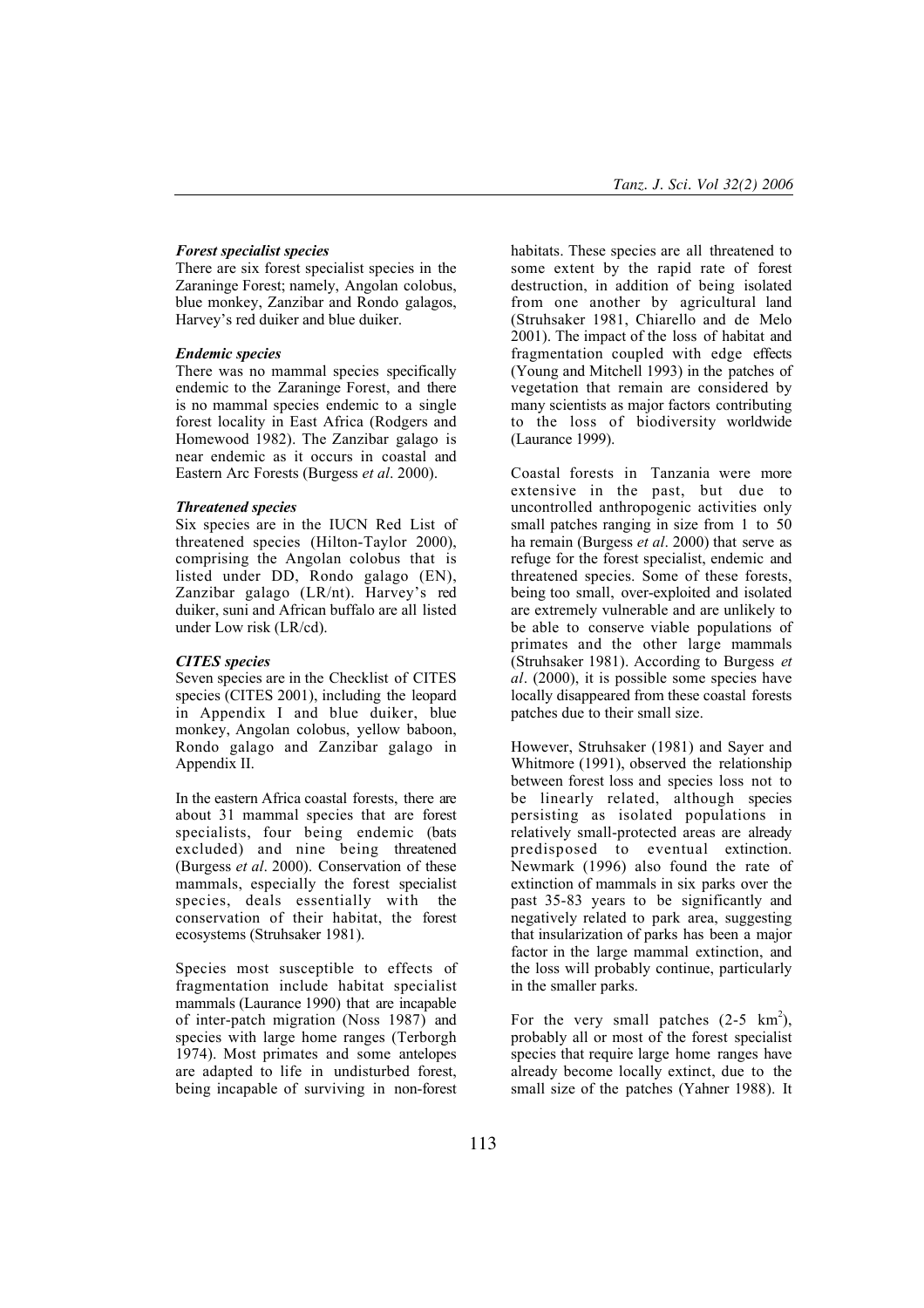has also been observed in birds that longdistance migrants and forest interior species were poorly represented in small forest patches (Blake and Karr 1984).

The Zaraninge Forest is small but surrounded by several smaller forest parches where inter-patch migration is possible. The forest is now part of Saadani National Park therefore; further encroachment by the local population is not expected. The degree of threat to the forest specialist mammals depends primarily on the size of the forest and the species requirements. The primates and small antelopes require small home ranges and they also utilize the surrounding forest patches, therefore if poaching and wild fires from the woodland are controlled, populations of these species will increase and hopefully they will not be expected to become extinct in the near future.

#### ACKNOWLEDGEMENTS

I wish to convey my gratitude for the support by the GEF-UNDP Project and the University of Dar es Salaam for their financial support. I am also indebted to Prof. A. Nikundiwe for his endless encouragement during the study and for his constructive criticisms of the manuscript.

#### **REFERENCES**

- Aldrich-Blake FPG 1979 *The Ecology and Behaviour of Blue Monkey*. Ph.D. Thesis. Bristol University.
- Allsopp R 1978 Social biology of bushbuck (*Tragelaphus scriptus* Pallas, 1978) in Nairobi National Park, Kenya. *E. Afr. Wildl. J.* 16: 153-165.
- Altmann J, G Hausfater and SA Altmann 1985 Demography of Amboseli baboons, 1963-1983. *Amer. J. Primatol*. 8: 113-125.
- Altmann SA 1974 Baboon, Space, Time and Energy. *Amer. Zool.* 14: 221-248
- Banda RR 1994 *Exploitation and Conservation Status of Five Selected Mammal Species in Kisiju Coastal Forest, Kisarawe District, Tanzania.*

M.Sc. Thesis, University of Dar es Salaam,

- Blake JG and JR Karr 1984 Species composition of bird communities and the conservation benefit of large versus small forests. *Biol. Cons*. 30: 173-187.
- Bowland AE and MR Perrin 1995 Temporal and spatial patterns in blue duiker (*Philatomba monticola*) and red duiker (*Cephalophus natalensis*) in Natal South Africa. *J. Zool., Lond* 237: 487- 498.
- Burgess ND, D Kock, A Cockle, C FitzGibbon, P Jenkins and P Honess 2000 Biodiversity values – Mammals. *In: Coastal Forests of Eastern Africa. The IUCN Forest Conservation Programme* (Eds. Burgess, N.D. and G.P.Clarke), IUCN, Gland.
- Butynski TM 1990 Comparative ecology of blue monkeys (*Cercopithecus mitis*) in high and low-density sub-populations. *Ecol. Monog*. 60(1): 1-26.
- Chiarello AG 2000 Density and population size of mammals in remnants of Brazilian Atlantic Forest. *Cons. Biol*. 14: 1649-1657.
- Chiarello AG and FR de Melo 2001 Primate population densities and sizes in Atlantic forest remnants of northern Espirito Santo, Brazil. *Int. J. Primatol*. 22(3): 379-396.
- CITES 2001 Checklist of CITES species. UNEP, Geneva.
- Clarke GP and A Dickinson 1995 *Status reports for 11 coastal forests in Coast Region, Tanzania*. Frontier-Tanzania Technical Report 17: pp. 113.
- Clarke GP 2000 Climate and climatic history. *In: Coastal Forests of Eastern Africa The IUCN Forest Conservation Programme* (Eds. Burgess, N.D. and G.P.Clarke) IUCN, Gland. pp 47-67
- Cords MC 1987 Mixed species groups of blue and redtailed monkeys in the Kakamega Forest, Kenya. *Int. J. Primatol*. 5: 329-339.
- Dankwa -Wideru B and DL Euler 2002 Bushbuck (*Tragelaphus scriptus*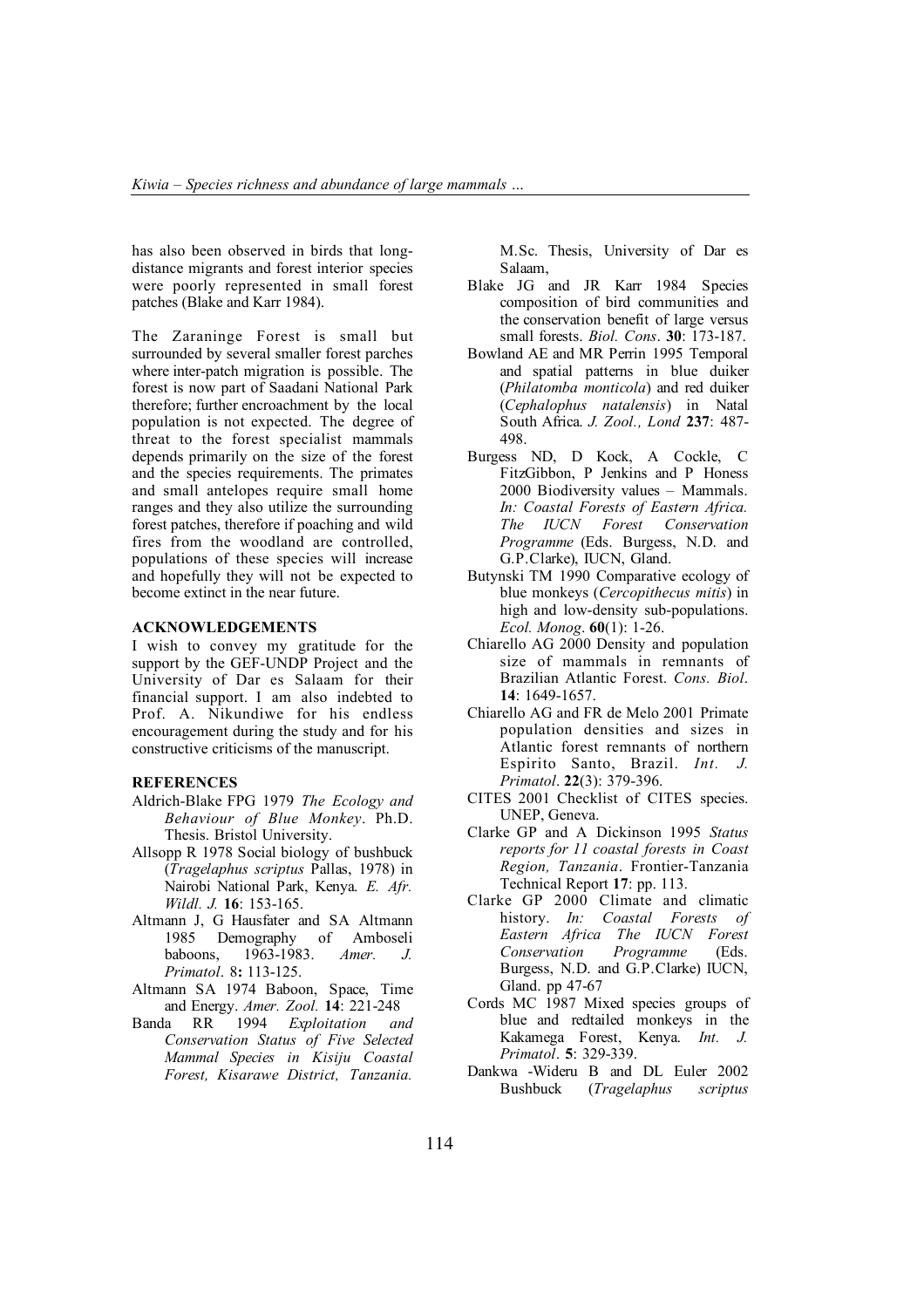Pallas) habitat in Mole National Park, northern Ghana. *Afr. J. Ecol*. 40: 35- 41.

- Decker BS 1994 Endangered primates in the Selous Game Reserve and an imminent threat to their habitat. *Oryx* 28(3): 183- 190.
- Defler TR and D Pintor 1985 Censusing primates by transect in a forest of known primate density. *Inter. J. Primatol.* 6(3): 243-256.
- Devore I 1979 A comparison of the ecology and behaviour of monkeys and apes. *In Primate Ecology* (Ed. Sussman, R.W.) John Wiley & Sons, New York. pp 343-361.
- Diamond JM 1975 The island dilemma: Lessons of modern biogeographic studies for the design of natural reserves. *Biol. Cons*. 7: 129-145.
- Dubost G 1979 The size of African forest artiodactyls as determined by the vegetation structure. *Afr. J. Ecol*. 17: 1-17.
- Dunbar RIM and EP Dunbar 1974 Ecological relations and niche separation between sympatric terrestrial primates in Ethiopia. *Folia Primatol*: 21: 36-60
- Findley JS 1993 *Bats: A community perspective* Cambridge Univ. Press, Cambridge.
- Hilton-Taylor C (Compiler) 2000 *2000 IUCN Red List of Threatened Species*. IUCN, Grand. xviii  $+61$  pp.
- Kingdon J 1990 *Island Africa*. Collins, London.
- Kingdon J 1997 *The Kingdon Field Guide to African Mammals*. Academic Press, London.
- Kirstin SS and TT Struhsaker 1999 Ecology of Zanzibar red colobus monkey: Demographic variability and habitat stability. *Int. J. Primatol*. 20(2): 163- 192.
- Kiwia HYD 2005 *Floristic characteristics, abundance and distribution of mammals in Zaraninge Forest, Coast Region, Tanzania.* Ph.D. Thesis, University of Dar es Salaam. pp 228.
- Koster SH and AH John 1988 Methods of estimating ungulate populations in tropical forests. *Afr. J. Ecol*. 26: 117- 126.
- Laurance WF 1990 Comparison responses of five arboreal marsupials to tropical forest fragmentation. *J. Mammal..* 71: 641-653.
- Laurance WF 1999 Reflections on tropical deforestation crisis. *Biol. Cons*. 91: 109-117.
- MacArthur R and EO Wilson 1967 *The Theory of Island Biogeography*. Princeton University Press, Princeton.
- Medellin RA 1994 Mammal diversity and conservation in the Selva Lacandona, Chiapas, Mexico. *Cons. Biol*. 8: 780- 799.
- Mturi FO 1991 *The feeding ecology and behaviour of the red colobus monkey Colobus badius kirkii.* Ph.D. Thesis, University of Dar es Salaam.
- Muoria PK, GM Kara, NN Mooned and MA Solemn 2003 Primate census and habitat evaluation in the Tana delta region, Kenya. *Afr. J. Ecol*. (41) 2:157-163.
- Newmark WD 1996 Insularisation of Tanzania Parks and the local extinction of large mammals. *Cons. Biol*. 10: 1549-1556.
- Noss RF 1987 Corridors in real landscape: A reply to Simberloff and Cox. *Cons. Biol.* 1(2): 159-164.
- Nummelin M 1990 Relative habitat use of duikers, bush pigs and elephants in virgin and selectively logged areas of the Kibale Rainforest, Uganda. *Trop. Zool.* 3: 111-120.
- Reed KE and Fleagle JG 1995 *Geographic and climatic control of primate diversity*. *Proc. Natl. Acad. Sci.* 92: 7874-7876.
- Rodgers WA 1981 The distribution and conservation status of Colobus monkeys in Tanzania *Primates* 22(1): 33-45.
- Rodgers WA, CF Owen and KM Homewood 1982 Biogeography of East